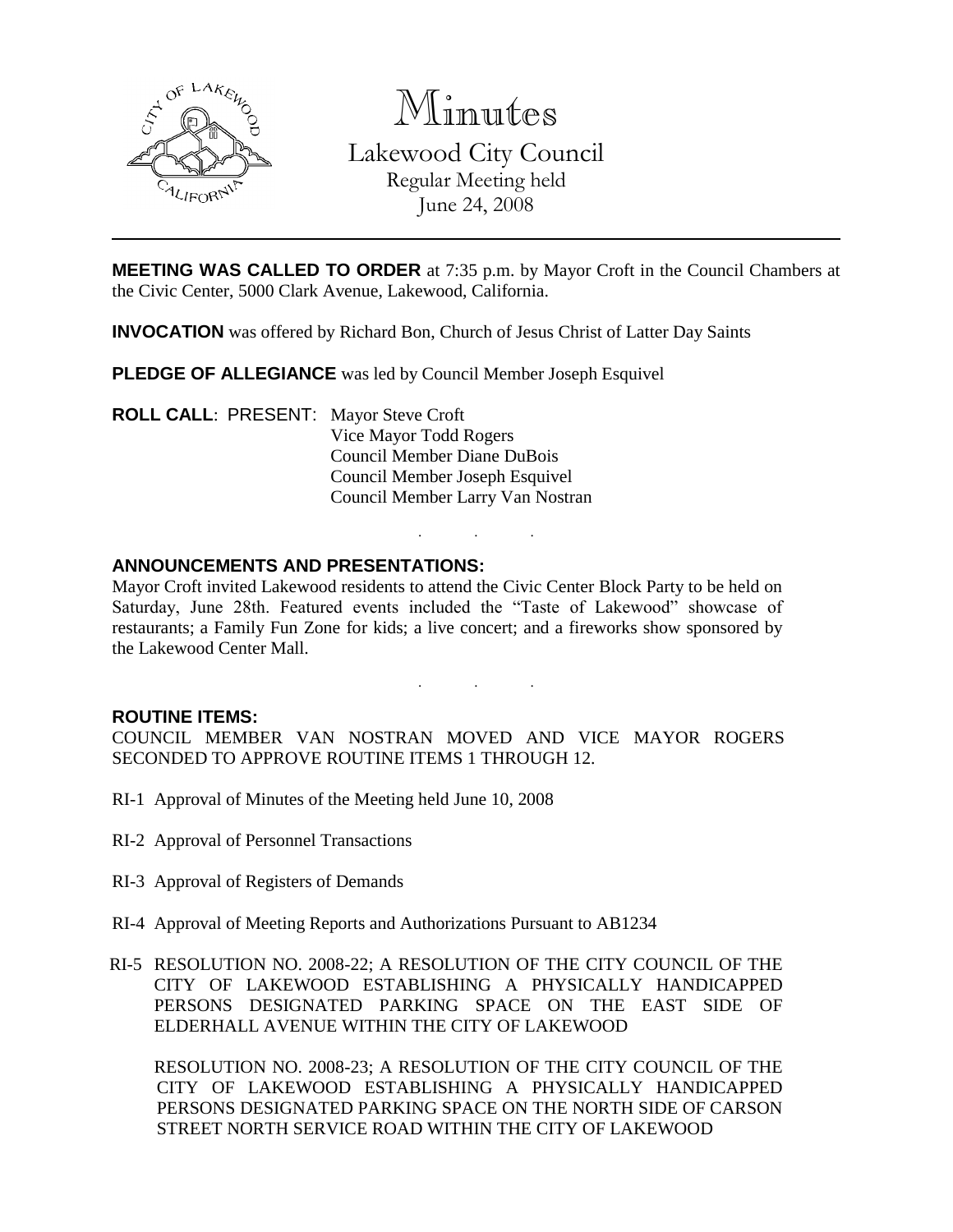#### **ROUTINE ITEMS:** Continued

- RI-6 Approval of Monthly Report of Investment Transactions
- RI-7 RESOLUTION NO. 2008-24; A RESOLUTION OF THE CITY COUNCIL OF THE CITY OF LAKEWOOD AMENDING RESOLUTION NO. 92-36 PERTAINING TO THE LOW-INCOME EXEMPTION OF THE UTILITY USERS TAX
- RI-8 Approval of Assignment Agreement with the City of Commerce
- RI-9 Approval of Agreement with MUNIS for Operating System Database Administration and Disaster Recovery Support
- RI-10 RESOLUTION NO. 2008-25; A RESOLUTION TO APPROVE PARTICIPATION IN THE PARS PUBLIC AGENCY POST-RETIREMENT HEALTH CARE PLAN **TRUST**
- RI-11 Approval of Collective Action Against Los Angeles County Regarding Property Tax Administration Fees
- RI-12 Approval of Storm Water Co-Permittee Media Campaign Participation

UPON ROLL CALL VOTE, THE MOTION WAS APPROVED:

AYES: COUNCIL MEMBERS: Esquivel, DuBois, Rogers, Van Nostran and Croft NAYS: COUNCIL MEMBERS: None

. . .

## **1.1 • CONSIDERATION OF THE BUDGET FOR FISCAL YEAR 2008-09**

City Manager Howard Chambers displayed slides and gave a presentation on the proposed budget for fiscal year 2008-2009. He stated that it had been one of the most difficult budgets of his experience and that even the National League of Cities had identified the number one problem in American cities as: local fiscal conditions. He briefly reviewed the distribution for Revenues, Appropriations by Function and Contract Services. He also provided a look at the Top 10 Contract Services and a history of LASD Contract Rates. He presented the ten Focus Areas of the budget: Managing in an unstable economy; Securing stable fiscal resources; Developing the Lakewood economy; Keeping Lakewood safe; Passing on a tradition of volunteerism; Providing leisure activities; Protecting the environment; Preserving Lakewood's infrastructure; Meeting housing needs; and Preserving our neighborhood quality of life. He also presented an Economic Overview and Budget Analysis, looking at the forces and influences which impacted the City budget. He concluded by reviewing the proposed Capital Projects, including replacement of the Boyar Park Activity Building and Del Valle Park picnic shelters; an upgrade to the data center; refurbishments at the Centre facility; street resurfacing projects; and water system projects.

Mayor Croft opened the public hearing at 8:04 p.m. and called for anyone in the audience wishing to address the City Council on this matter.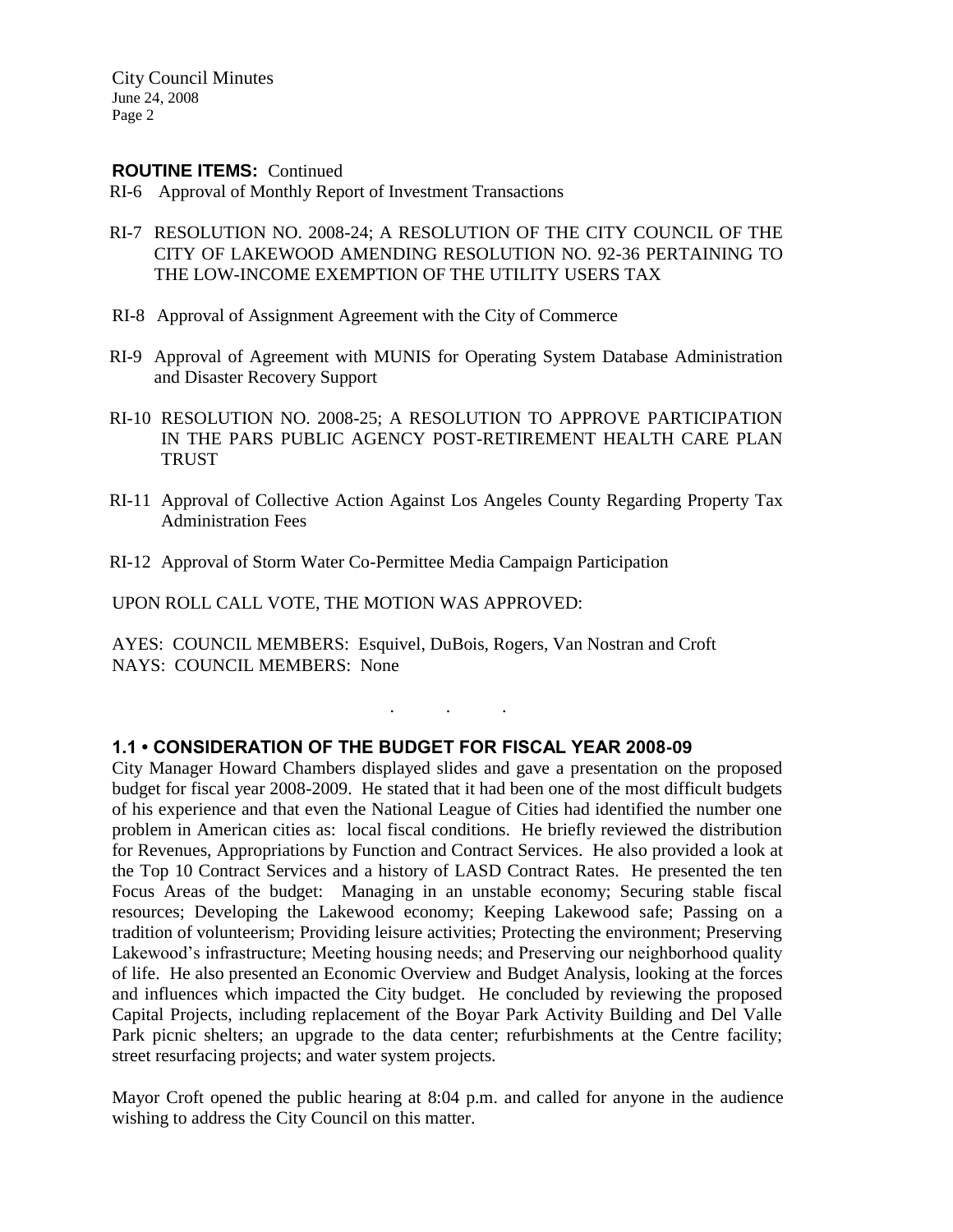# **1.1 • THE BUDGET FOR FISCAL YEAR 2008-09** - Continued

Kathy Lopez addressed the City Council regarding traffic safety, truck traffic and traffic signs on Clark Avenue.

City Attorney Steve Skolnik provided a brief explanation of the items listed under the budget heading. He advised that included resolutions making adjustments to refuse collection rates and water rates, both having been duly noticed as required by law. He inquired if any written protests regarding either rates adjustment had been received. The City Clerk responded by stating that no protests had been received.

Mayor Croft thanked the City staff for their work drafting the budget documents and coming up with innovative ideas for maximizing available funding. He stated that it was vital that the City continue to invest in the future of the community and concluded by stating he was supportive of the budget as presented.

Vice Mayor Rogers stated that even though these were tough fiscal times, the priorities in the budget reflected the quality of life issues that set Lakewood apart from other communities. He noted particular items such as increased public safety, hardscape repairs, traffic calming measures and tree planting that helped support and maintain the City's core values.

c. RESOLUTION NO. 2008-26; A RESOLUTION OF THE CITY COUNCIL OF THE CITY OF LAKEWOOD AMENDING THE BUDGET FOR FISCAL YEAR 2007-2008 AND AUTHORIZING THE APPROPRIATION OF RESERVE FUNDS INTO APPROPRIATE FUNDS AS OF JUNE 30, 2008

d. RESOLUTION NO. 2008-27; A RESOLUTION OF THE CITY COUNCIL OF THE CITY OF LAKEWOOD DETERMINING THE TOTAL ANNUAL APPROPRIATION SUBJECT TO LIMITATION OF THE CITY OF LAKEWOOD FOR FISCAL YEAR 2008- 2009

e. ADOPTION OF RESOLUTION NO. 2008-28; A RESOLUTION OF THE CITY COUNCIL OF THE CITY OF LAKEWOOD ADOPTING THE BUDGET AND APPROPRIATING REVENUE FOR THE FISCAL YEAR 2008-2009

1) RESOLUTION NO. 2008-29; A RESOLUTION OF THE CITY COUNCIL OF THE CITY OF LAKEWOOD AUTHORIZING A LOAN TO LAKEWOOD REDEVELOPMENT AGENCY

2) RESOLUTION NO. 2008-30; A RESOLUTION OF THE CITY COUNCIL OF THE CITY OF LAKEWOOD AUTHORIZING THE DIRECTOR OF ADMINISTRATIVE SERVICES TO CERTIFY TO CITY LIGHT AND POWER LAKEWOOD, INC., THAT BASIC FEE PAYMENTS HAVE BEEN INCLUDED IN THE BUDGET

RESOLUTION NO. 2008-31; A RESOLUTION OF THE CITY COUNCIL OF THE CITY OF LAKEWOOD AUTHORIZING THE DIRECTOR OF ADMINISTRATIVE SERVICES TO CERTIFY TO CITY LIGHT AND POWER LAKEWOOD, INC., THAT BASIC FEE PAYMENTS HAVE BEEN INCLUDED IN THE BUDGET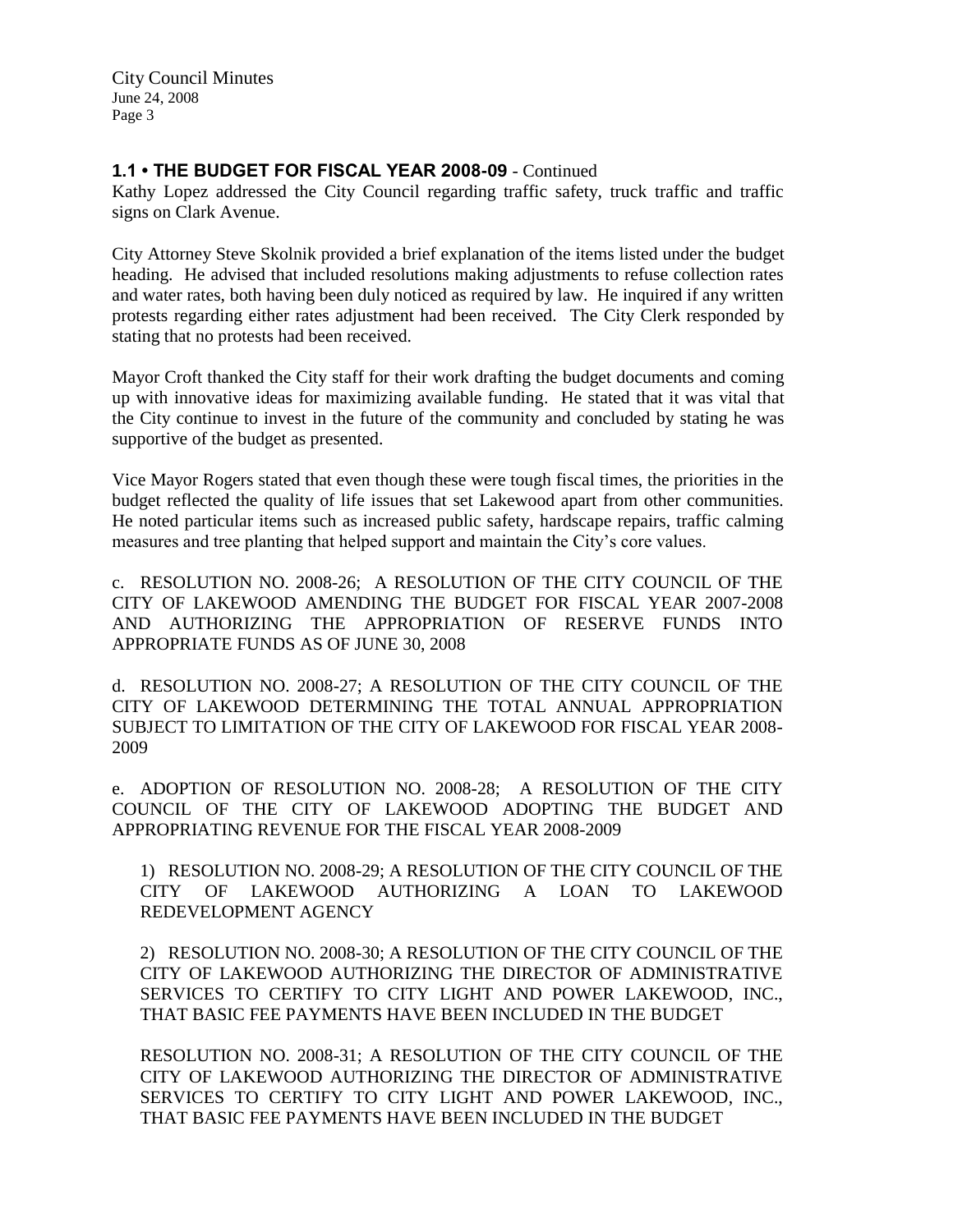### **1.1 • THE BUDGET FOR FISCAL YEAR 2008-09** - Continued

3) RESOLUTION NO. 2008-32; A RESOLUTION OF THE CITY COUNCIL OF THE CITY OF LAKEWOOD AMENDING RESOLUTION NO. 2002-38 PERTAINING TO EMPLOYEE BENEFITS AND THE CLASSIFICATION AND COMPENSATION OF CITY OFFICERS AND EMPLOYEES, AND ESTABLISHING EMPLOYEE BENEFITS, DEFINING THE CONDITIONS AND HOURS OF EMPLOYMENT, AND ADOPTING A CLASSIFICATION AND COMPENSATION PLAN FOR CITY OFFICERS AND EMPLOYEES

4) RESOLUTION NO. 2008-33; A RESOLUTION OF THE CITY COUNCIL OF THE CITY OF LAKEWOOD REPEALING RESOLUTION NO. 2007-26 PERTAINING TO HOURLY-RATED PART-TIME EMPLOYEES AND ENACTING A PERSONNEL RESOLUTION ESTABLISHING THE COMPENSATION, RULES AND REGULATIONS PERTAINING TO HOURLY-RATED PART-TIME EMPLOYEES

5) RESOLUTION NO. 2008-34; A RESOLUTION OF THE CITY COUNCIL OF THE CITY OF LAKEWOOD AMENDING AND RENEWING A COMMUNITY RECREATION PROGRAM AGREEMENT WITH THE ABC UNIFIED SCHOOL **DISTRICT** 

6) RESOLUTION NO. 2008-35; A RESOLUTION OF THE CITY COUNCIL OF THE CITY OF LAKEWOOD AMENDING AND RENEWING AN AGREEMENT BETWEEN THE CITY OF LAKEWOOD AND COMMUNITY FAMILY GUIDANCE CENTER PROVIDING COUNSELING SERVICES FOR FAMILIES AND JUVENILE RESIDENTS OF THE CITY OF LAKEWOOD FOR THE FISCAL YEAR 2008-2009

7) RESOLUTION NO. 2008-36; A RESOLUTION OF THE CITY COUNCIL OF THE CITY OF LAKEWOOD AMENDING AND RENEWING AN AGREEMENT BETWEEN THE CITY OF LAKEWOOD AND LAKEWOOD MEALS ON WHEELS FOR THE FISCAL YEAR 2008-2009

8) RESOLUTION NO. 2008-37; A RESOLUTION OF THE CITY COUNCIL OF THE CITY OF LAKEWOOD AMENDING AND RENEWING AN AGREEMENT BETWEEN THE CITY OF LAKEWOOD AND PATHWAYS VOLUNTEER HOSPICE, INC. PROVIDING SERVICES FOR TERMINALLY ILL RESIDENTS OF THE CITY OF LAKEWOOD FOR THE FISCAL YEAR 2008-2009

9) RESOLUTION NO. 2008-38; A RESOLUTION OF THE CITY COUNCIL OF THE CITY OF LAKEWOOD AMENDING AND RENEWING AN AGREEMENT BETWEEN THE CITY OF LAKEWOOD AND THE HUMAN SERVICES ASSOCIATION (HSA) TO PROVIDE SERVICES FOR SENIOR ADULT RESIDENTS OF THE CITY OF LAKEWOOD FOR THE FISCAL YEAR 2008-2009

10) Approval of Agreement with Trend Offset Printing for Catalog Publications

11) Approval of Agreement with Candlewood Caterers, Inc. for Catering and Concession Services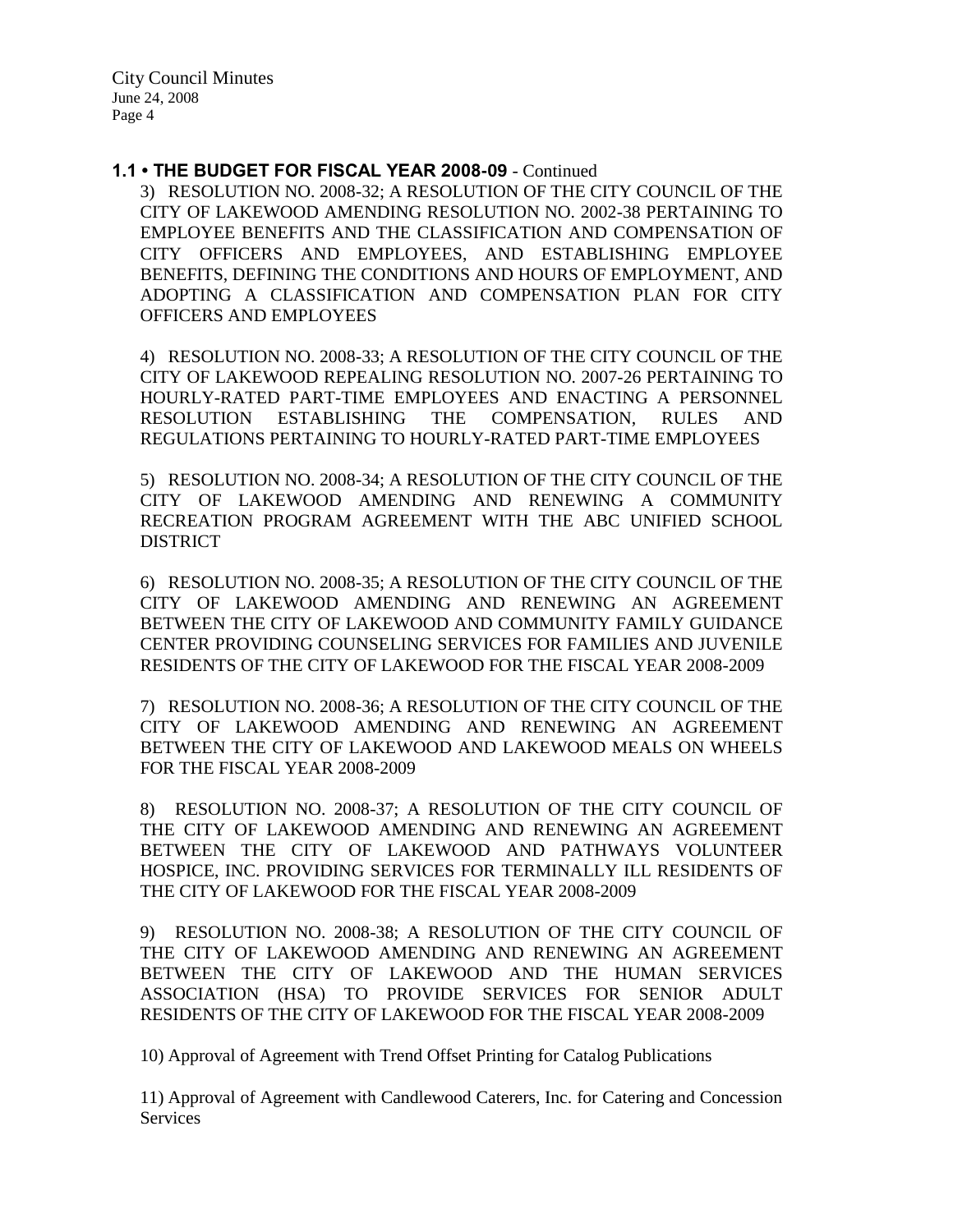### **1.1 • THE BUDGET FOR FISCAL YEAR 2008-09** - Continued

12) Approval of Amendment to Agreements with TruGreen Landscape for Mowing and Median Maintenance

13) Approval of Professional Services Agreement with Dive/Corr, Inc. for Water Storage Facility Inspection

14) Approval of Agreement with Water Well Supply for Maintenance of Water Production Facilities

15) Approval of Agreement with ID Modeling for Water Hydraulic Model Maintenance

16) Approval of Agreement with Macro Automatics for SCADA Telemetry System Maintenance

17) Approval of Extension of Agreement for Construction Management/Inspection Services with BDA Associates

18) Approval of Extension of Agreement for Engineering and Traffic Survey Services with Newport Traffic Studies

19) Approval of Extension of Agreement for Hardscape Maintenance with CJ Construction

20) Approval of Extension of Agreement for Engineering Services with Associated Soils Engineering

21) Approval of Amendment to Agreement for HVAC Preventative Maintenance Services with Velocity Air Engineering

22) Approval of Extension of Agreement for Environmental Services with S.C.S. **Consultants** 

23) Approval of Extension of Agreement for Transportation Planning and Engineering Services Agreement with LSA Associates, Inc.

24) Approval of Extension of Agreement for Street Banner Marketing Program with Sierra Installations, Inc.

25) Approval of Amendment to the Agreement with Musco Lighting for Athletic Field Lighting Services

26) Approval of Agreement for Electrical Contracting Services with Moore Electrical **Contracting** 

27) Approval of Amendment to Agreement with Bio Clean Environmental Services, Inc. for Environmental Engineering and Storm Water Compliance Services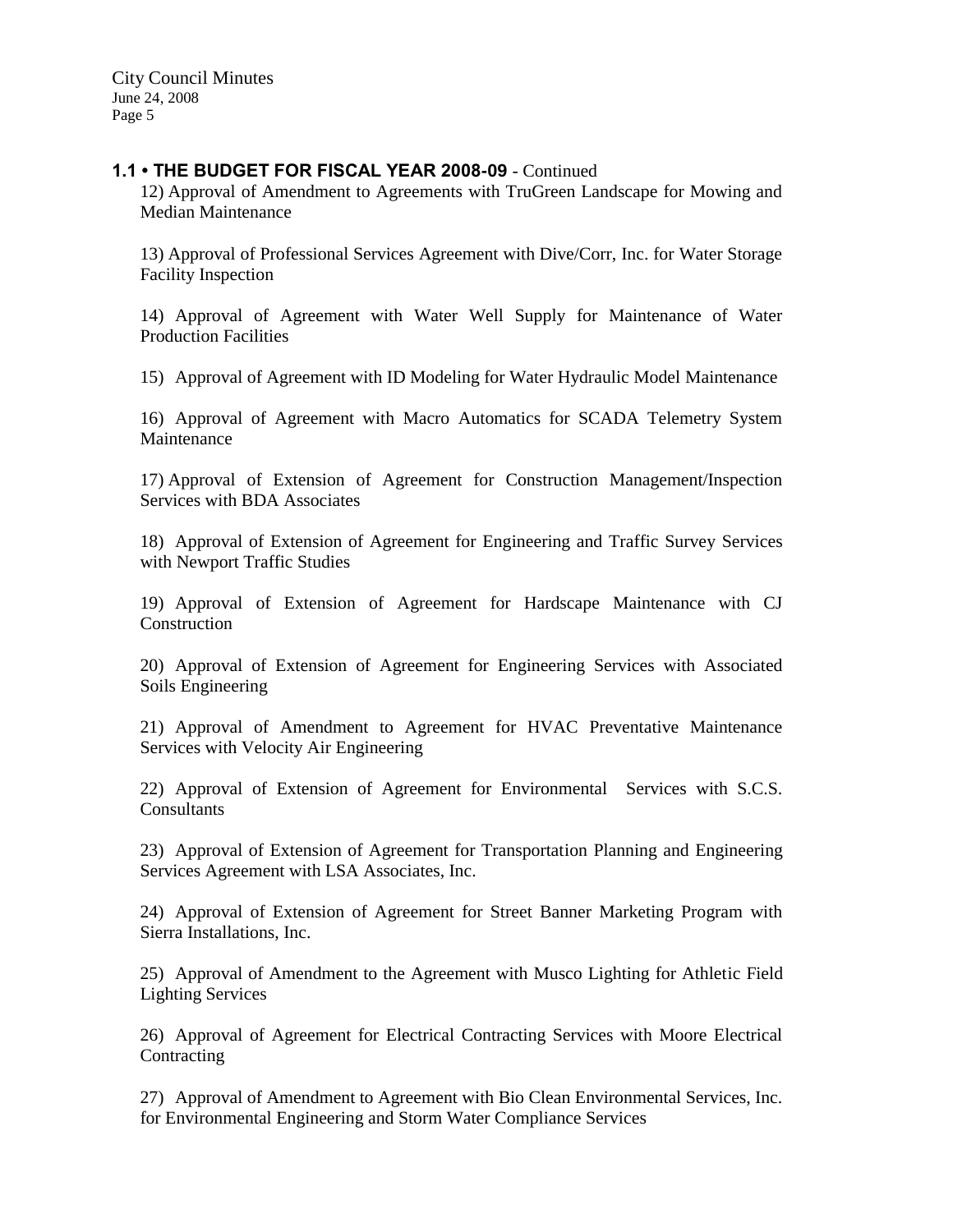## **1.1 • THE BUDGET FOR FISCAL YEAR 2008-09** - Continued

28) Approval of Amendment to Agreement for Engineering Services with Reedcorp Engineering

29) Approval of Agreement for Fire and Security Alarm Services with Sonitrol Corporation

30) Approval of Amendment to Agreement for Animal Control Services with SEAACA

31) Approval of Agreement for Auditing Services with Diehl Evans

32) RESOLUTION NO. 2008-39; A RESOLUTION OF THE CITY COUNCIL OF THE CITY OF LAKEWOOD AMENDING THE FEE OR PAYMENT FOR SPECIAL COLLECTION SERVICES AND PROGRAMS

RESOLUTION NO. 2008-40; A RESOLUTION OF THE CITY COUNCIL OF THE CITY OF LAKEWOOD TO ESTABLISH RESIDENTIAL REFUSE RATES FOR THE CURRENT FISCAL YEAR

33) RESOLUTION NO. 2008-41; A RESOLUTION OF THE CITY COUNCIL OF THE CITY OF LAKEWOOD AMENDING RESOLUTION NO. 3150, AS AMENDED PERTAINING TO WATER RATES AND CHARGES

34) Approval of Agreements with AEF Systems Consulting for Information Technology **Services** 

35) Approval of Agreement for Document Imaging System Maintenance and Support

36) Approval of Renewal of Agreement for Safety Consulting Services with Pacific EH&S Services, Inc.

37) Approval of Agreement with City of Hawaiian Gardens Pertaining to Probation **Services** 

38) Approval of Agreement for Page Composition, Printing and Preparation for Mailing of the City Newsletter

39) Approval of Agreement with J. D. Franz Research Services for Community Surveys

40) Approval of Marketing and Design Services Agreement with Slover and Kinsbursky

41) Approval of Renewal of Agreement with Fair Housing Consulting Services

42) Approval of Extension of Reimbursement Agreement for Long Beach Transit Fixed Route and Dial-A-Lift Services

43) Approval of Agreement with Goettel and Associates for Preparation of the 2008 Hazard Mitigation Plan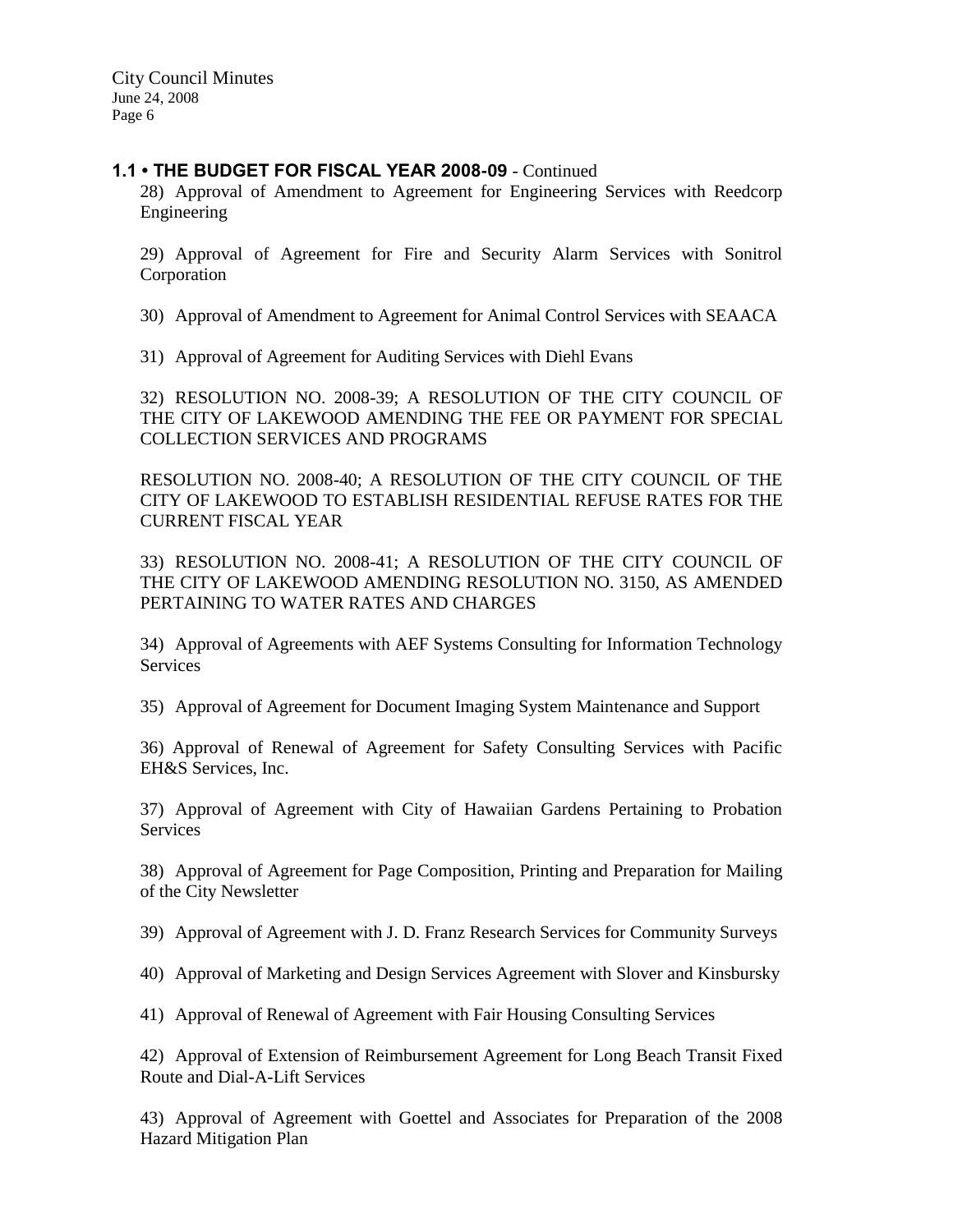### **1.1 • THE BUDGET FOR FISCAL YEAR 2008-09** - Continued

COUNCIL MEMBER DUBOIS MOVED AND COUNCIL MEMBER ESQUIVEL SECONDED TO APPROVE ITEMS 1.1.C THROUGH 1.1.E.43.

Council Member DuBois stated that she appreciated the sentiments expressed by her colleagues' comments and noted that they were fortunate to have support staff that embraced the City Council's concerns regarding quality of life issues.

UPON ROLL CALL VOTE, THE MOTION WAS APPROVED:

AYES: COUNCIL MEMBERS: Esquivel, DuBois, Rogers, Van Nostran and Croft NAYS: COUNCIL MEMBERS: None

### **1.2 • NON-JUDICIAL FINES FOR VIOLATIONS OF THE MUNICIPAL CODE**

City Attorney Steve Skolnik stated the proposed resolution was the product of a collaborative effort involving the Public Safety Committee, staff and law enforcement and had been drafted to provide a tiered fine structure to address various fireworks-related offenses.

. . .

RESOLUTION NO. 2008-21; A RESOLUTION OF THE CITY COUNCIL OF THE CITY OF LAKEWOOD AMENDING RESOLUTION NO. 2004-8 TO ESTABLISH A NON-JUDICIAL FINE FOR VIOLATIONS OF SECTION 3105 OF THE LAKEWOOD MUNICIPAL CODE

Mayor Croft opened the public hearing at 8:15 p.m. and called for anyone in the audience wishing to address the City Council on this matter. There was no response.

COUNCIL MEMBER VAN NOSTRAN MOVED AND VICE MAYOR ROGERS SECONDED TO CLOSE THE PUBLIC HEARING AND ADOPT RESOLUTION NO. 2008-21. UPON ROLL CALL VOTE, THE MOTION WAS APPROVED:

AYES: COUNCIL MEMBERS: Esquivel, DuBois, Rogers, Van Nostran and Croft NAYS: COUNCIL MEMBERS: None

## **1.3 • SUBMITTAL FOR JUSTICE ASSISTANCE GRANT PROGRAM FUNDING**

. . .

Assistant City Manager Sandi Ruyle made a brief presentation based on the memo in the agenda and stated the City had received notification on an entitlement grant in the amount of \$13,604 from the Justice Assistance Grant (JAG) Program which could be used to offset costs for the deputy assigned to the City's Abatement Team. In order to qualify for the program, the City must hold a public hearing and allow a 30-day comment period. It was the recommendation of staff that the City Council approve the submittal for JAG Program funding for the Abatement Team deputy and receive public comments through July 24, 2008.

Mayor Croft opened the public hearing at 8:19 p.m. and called for anyone in the audience wishing to address the City Council on this matter. There was no response.